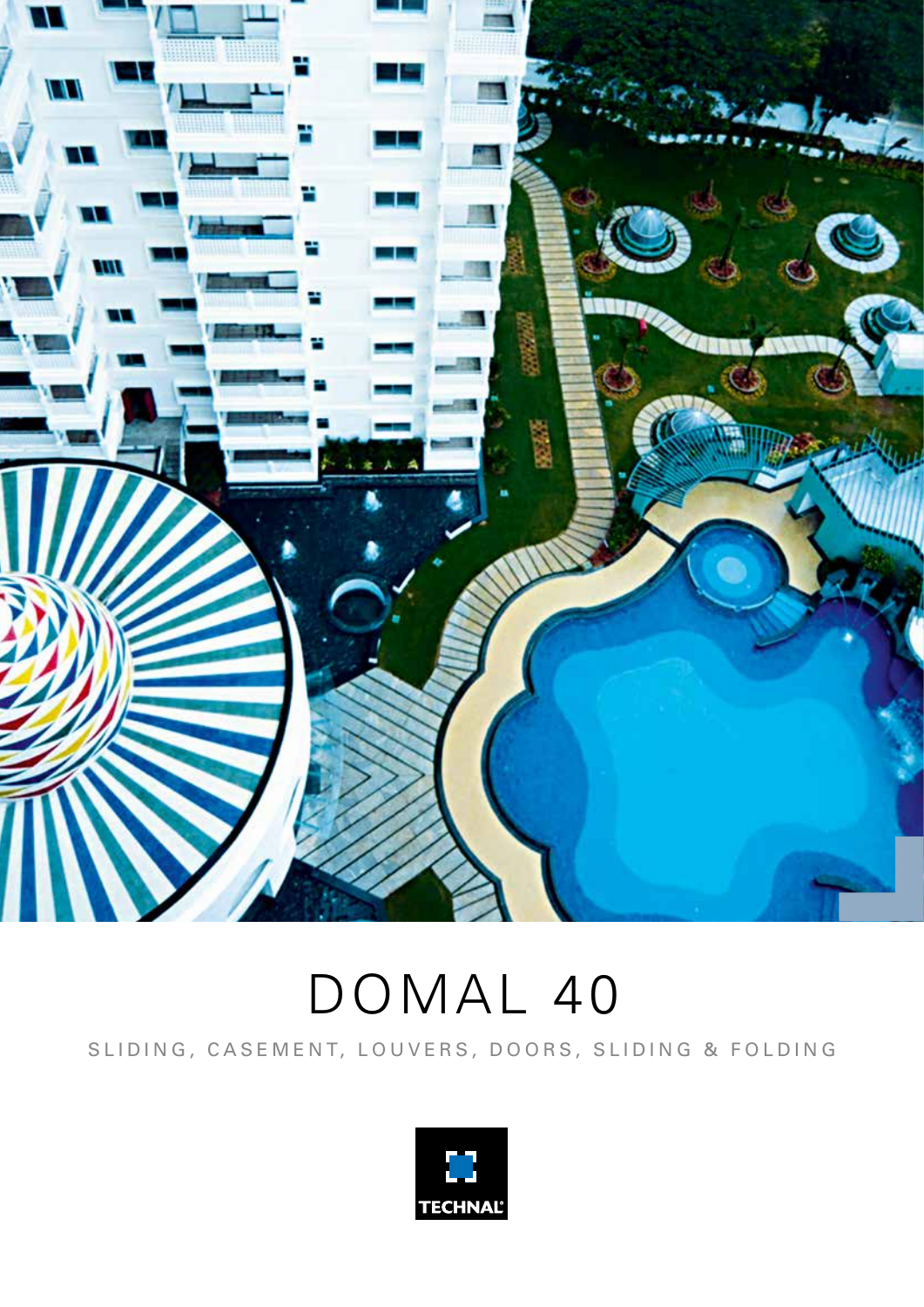## DOMAL 40

## Sliding System

Domal 40 sliding system offers various types of constructions such as:

- 2, 3 and 4 windows and doors on 2 or 3 tracks.
- 6 sash windows and doors on 3 tracks.
- Mosquito mesh solution.
- Horizontal sliding window solution.

■ 45 degree joints specially secured by captive die cast cleats which provide excellent rigidity to corner joints.

## Sliding Windows and Doors

Infill glass can be single or double glazed (thickness can vary from 5 to 19 mm).

- Wider track with polyamide rollers, tested at 90kgs load from 10.000 cycles for enhanced life.
- Siliconized EPDM gaskets for excellent air and water tightness.
- Nylon shutterpyle for protection against dust ingress.
- No rattling sound at high wind speed.
- Counter sunk handles for profiles for better aesthetics.
- Wider track and deeper gutter for water drainage and easy maintenance.
- Theft guard provide against lifting of shutter from outside.
- Excellent insulation and sound reduction.





The shutters slide open or close horizontally. Available in two-tracks option with mosquito mesh.

#### **Features**

 $\blacksquare$  Fixed window, side hung window, top hung window, vertical pivoted window, Tilt & Turn window. Louver solution: fixed and adjustable louvers within fixed or opening shutters.

Doors: 1 or 2 sash door, opening inside/outside, 1 or 2 sash swing door, opening both side.



■ 45 degree joints specially secured by captive die cast cleats which provide excellent rigidity to corner joints.







Wide range of aluminium provides to meet wind and live loads as per requirement for different projects.

 $\blacksquare$  Infill glass can be single or double glazed (thickness can vary from 5 to 24 mm).

Multiple lock system prevents rattling sound at — Mattipuo Isotic System provento ratting sound at<br>high wind speed. Casement Windows high wind speed.

Ideal for hot and tropical climates, Domal 40 is a complete system that stands for a good quality-price ratio and is designed with tradition and innovation.

Domal 40 casement system is the most standard system based on the simple concept of double rebate gasket with profiles of small dimensions aesthetically lighter. Domal 40 casement system enables the construction of various types of windows and doors:

Domal 40 casement system enables various infill possibilities from 5 mm to 24 mm.

## Casement Windows

Windows with outside/inside opening shutters, hung from any side of the frame. The most common type of casement windows is with the side-hung shutter.

#### **Features**



Vertical section



Casement Windows Horizontal section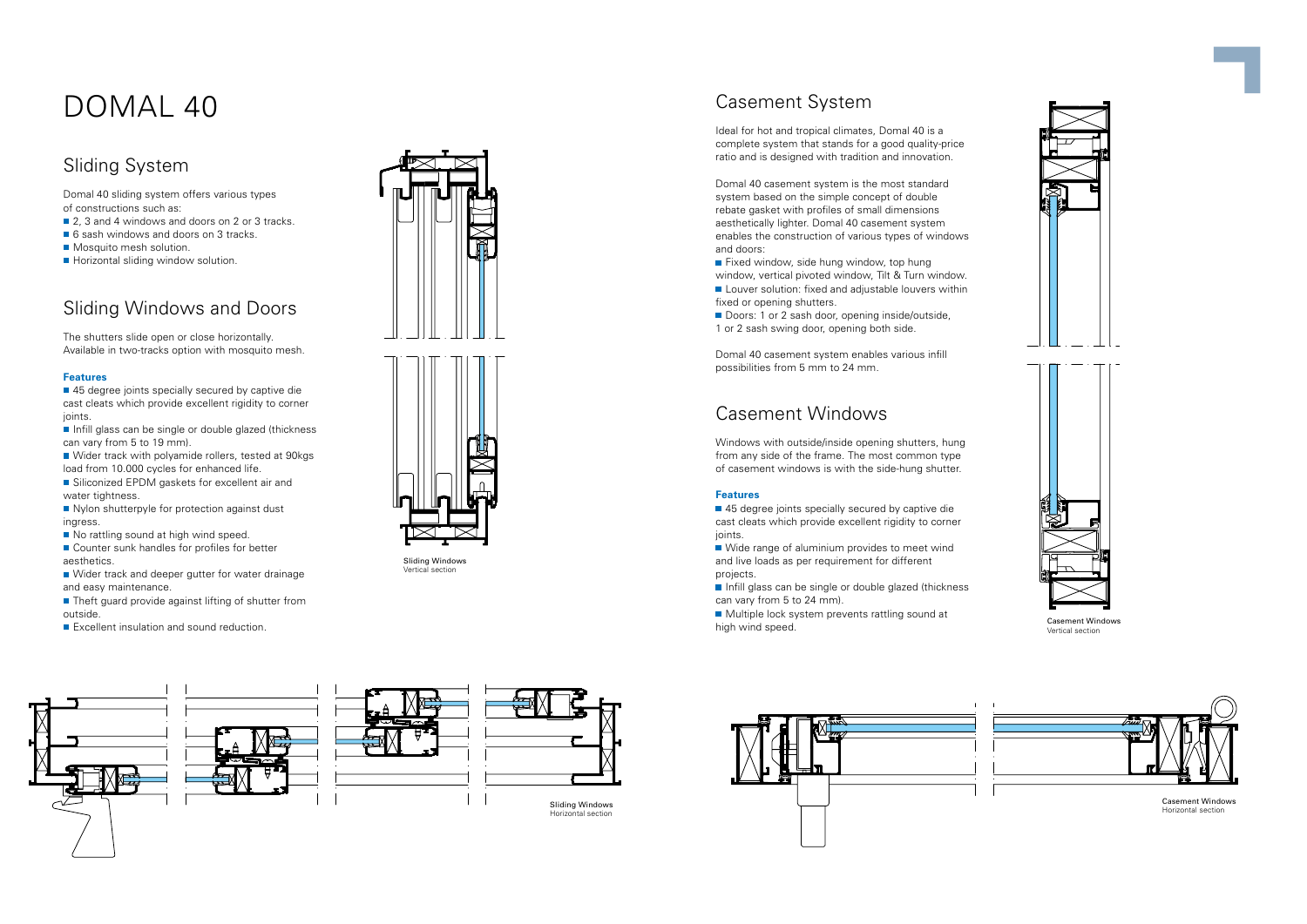Specially designed wedge clamped hinges to withstand shutter load up to 75 kgs for smooth trouble free operation.

Excellent insulation and noise reduction.

■ Wide range of European handles/fittings to choose from.

Long life Siliconised EPDM gaskets for excellent air and water tightness.

 $\blacksquare$  Provision for water drainage.

■ 45 degree joint specially secured by captive die cast cleats which provide excellent rigidity to corner joints.

#### Louver Windows

Openable louvers are provided with opening adjusters which gives freedom of deciding the amount of ventilation/light required.

Windows with fixed/opening shutters, with options or fixed, adjustable and openable louvers

Overlapping profiles with nylon brushes for openable louvers avoid dust ingress when louvers are closed.

#### **Features**

Multiple locking system for openable shutters prevents rattling sound due to high wind speed.

Wide range of European handles/fittings to choose from.

Louvers are fixed to slide in profiles rather than screwing on to the frame profiles.





■ 45 degree joint specially secured by captive die cast cleats which provide excellent rigidity to corner joints.

■ Screw-flutes provided wherever butt-joints is necessary.

Infill glass can be single or double glazed (thickness can vary from 5 to 24 mm).

Specially designed wedge clamped reversible hinges to withstand shutter load up to 120 kgs for smooth trouble free operation.

■ Swing windows can be made with option of using floor springs. Double shutterpyle for swing doors to prevent dust ingress.

Door bottom sealed with a threshold or bottom sweep gasket.

Wide range of European handles/fittings to choose from.

Louver Windows Vertical section

Long life Siliconised EPDM gaskets for excellent air and water tightness.





Louver Windows Horizontal section

### Doors

Doors can be inside/outside opening with single/ double shutters or swing/180 degree door combination along with locking facility.

We also have a unique Sliding and Folding door range under Domal Garden, which can be installed as exterior walls or as internal partition walls and can be opened up when required.

#### **Features**







Doors Horizontal section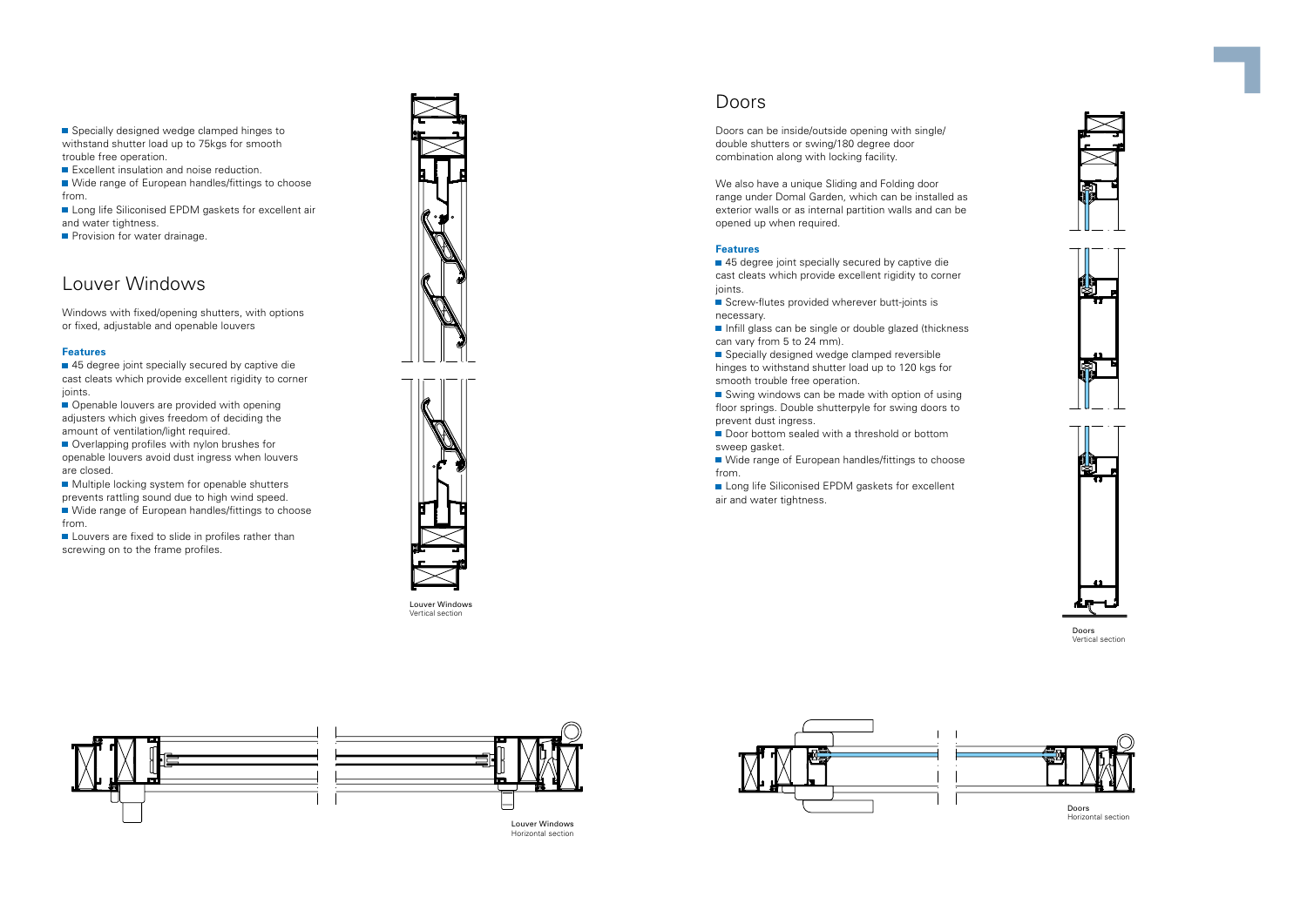#### Applications









## Sliding & Folding

Domal 40 Sliding and Folding system is built up using a frame in which moveable parts or elements are placed in such a way that it is possible to slide/fold the elements to the left or right. These elements or sashes are supported by a roller mechanism which slides along the sill profile at the top, the mullion is guided by another roller mechanism. There are several possible combinations of elements and opening sashes.

 $\blacksquare$  This system is adapted for large dimensions up to 2.2 m high and 4 m wide and offers the possibility for collection of shutters in folded condition on either/ both sides.

A double gasket barrier (central and peripheral) enables to reach high level of performance.





**Principle: opening frames are guided by a roller** rail at the top. Bottom rail can be embedded.

Domal Garden is a sliding and folding door/ window systems. Perfectly adaptable to all constructions, Domal Garden offers the possibility to protect and make all commercial, public and domestic premises luminous.

 $\blacksquare$  Infill glass can be single or double glazed or laminated board (thickness can vary from 4 to 24 mm).

■ Equipped with retractable hinges for inside cleaning.

■ Can be used as applications in Conservatories with folding doors (both sides).

#### **Features**

A conservatory can protect you from the sun and the rain, creating at the same time a link between inside and outside, between your family-life and the external world.

A conservatory allows energy-saving, catching the light and the warmth of sun for the whole day during the winter, and allowing fresh air during the summer.

Sliding & Folding Vertical section



Sliding & Folding Horizontal section